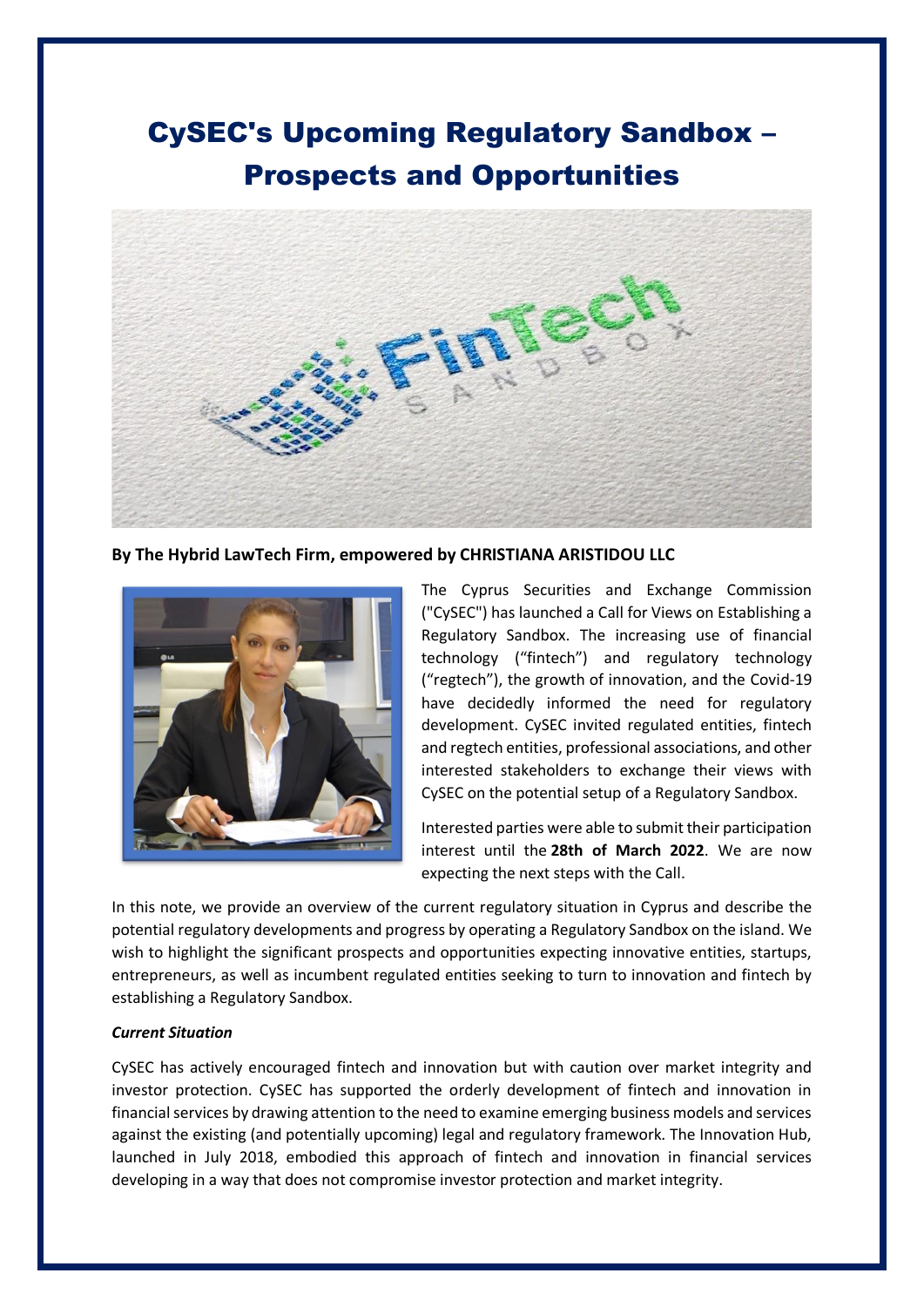The Innovation Hub, short of a full-fledged regulatory sandbox, was a platform where entities (both regulated and non-regulated, domestic and international) operating in fintech, and regulatory technology ("regtech") exchanged views with the regulator. The Hub gave these entities access to industry and regulatory expertise. This was part of CySEC's "compliance-first" approach to innovation, fintech and regtech. The exchange would also benefit the regulator; innovative entities would introduce CySEC to a new understanding of all risks, opportunities, benefits, and features of novel technologies and innovation. The objective was to enhance the regulatory landscape and lead to a mutually beneficial transfer of knowledge and expertise between the regulator and innovative entities and entrepreneurs.

#### *Regulatory Sandbox – next regulatory step*

The Innovation Hub was a significant initiative and a valuable regulatory knowledge hub. Entities were guided (albeit unofficially) on whether their fintech and regtech services and end-products fell within the regulatory perimeter and supervision of CySEC.

Still, the Hub's operations and competence were limited resulting in constricted prospects for regulatory and innovation development. The Call for the setup of a Regulatory Sandbox is, thus, the next step toward a more extensive and compliant development of fintech and regtech. Besides, this is the regulatory approach of other jurisdictions and experienced regulators (such as the UK). The prospects and potential effect of a Regulatory Sandbox are much wider.

CySEC describes a Regulatory Sandbox as "*a controlled environment operated by a regulator, enabling the testing of innovative technologies, products, services or approaches, ensuring that appropriate safeguards are in place*". CySEC indicates a more focused and practical approach to examining and growing innovation.

International experience displays significant differences in how sandboxes operate. In general, though, regulatory sandboxes in financial services offer a safe and controlled environment for innovative fintech and regtech entities to operate their activities and offer their services/products. These entities can test their services/products without fearing regulatory penalties and actions for lack of compliance. The benefit is obvious. Entities can test fintech and regtech innovative products/services, over which regulation is still developing and uncertain. Usually, sandbox participants are protected from regulatory consequences that would normally emerge or are allowed to operate based on certain exemptions from the applicable regulatory framework. This gives them confidence and certainty in testing their products and services.

Of course, the safe and controlled space in the sandbox is not free from rules and obligations. Typically, entry to regulatory sandboxes is subject to a list of defined criteria ensuring the participants' capability to implement safeguards to protect the market and protect investors. Also, sandboxes usually welcome innovative solutions that seem to offer true value to the market and consumers. At the same time, sandbox participants may face restrictions in their activities (e.g., services/products offered to a limited number of investors) or be exempted from regulatory compliance only to a limited degree or time. Keeping a *controlled* environment is important to avoid any negative impact on the industry that would also harm investors or a race-to-the-bottom approach to regulation.

Since the process is now opening in Cyprus, it is still early to judge how effective the entry requirements are or how the sandbox operation and any applicable safeguards guarantee the protection of market integrity, and investors, and enhance innovation and competition in financial services.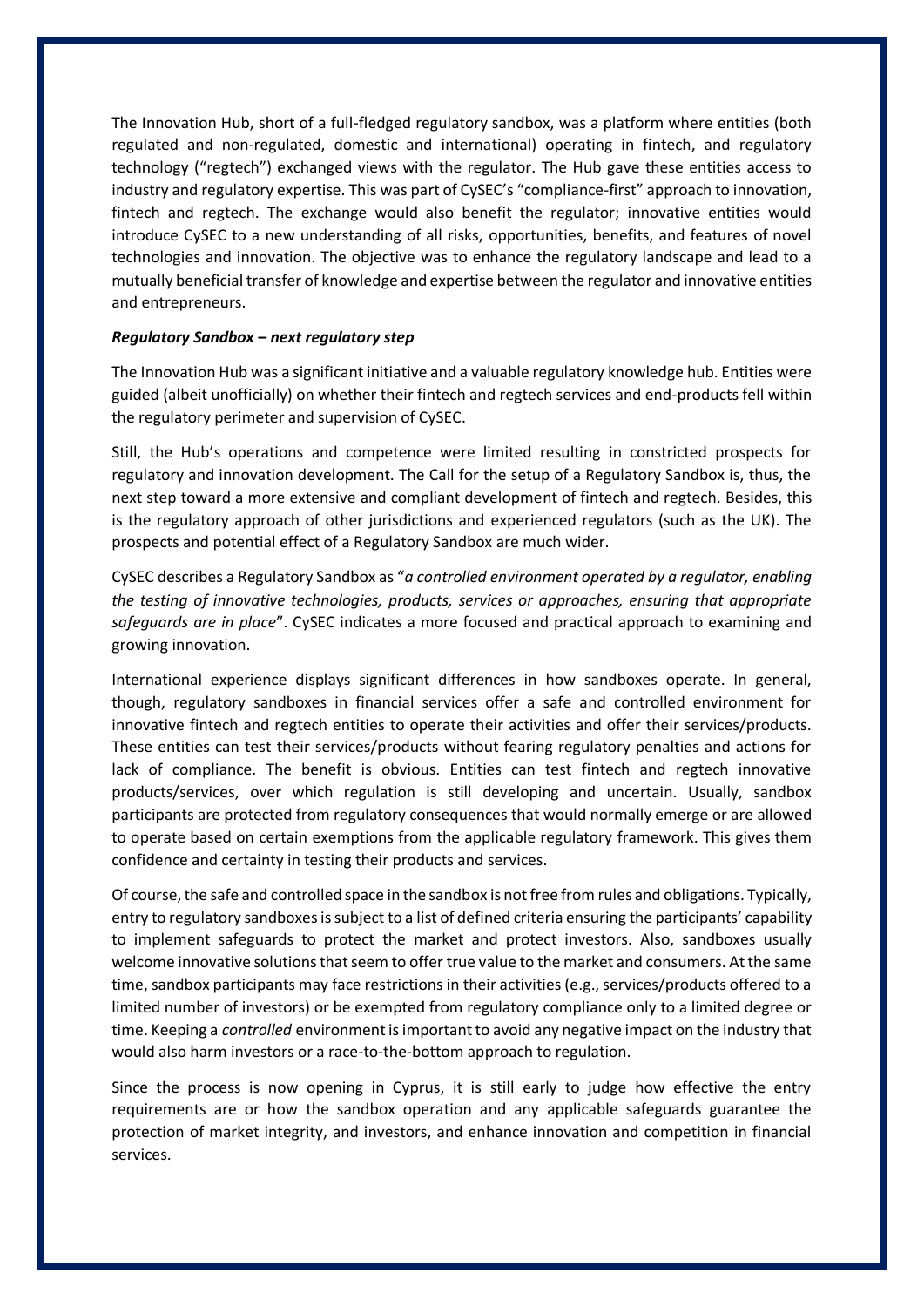We are confident that a properly structured sandbox in Cyprus will:

- foster the industry and innovation,
- . attract investors in fintech and regtech,
- help fintech and regtech grow,
- assist the development and dissemination of valuable regulatory feedback to the whole industry.

## *Regulatory Sandbox – prospects and opportunities*

Drawing from the UK and the FCA (domestic regulator) five benefits and prospects may be expecting sandbox participants:

- 1. Ability to test products and services in a controlled environment;
- 2. Reduced time to market at a lower cost;
- 3. Support to identify proper means for consumer protection;
- 4. Support to identifying safeguards to build into new products/services; and
- 5. Better access to finance.

# A regulatory sandbox might be the **ideal space to test fintech and innovative solutions, especially in the face of increasing regulation.**

Financial services regulation is very extensive and cumbersome for industry participants. Complying with the capital markets laws is a costly and demanding exercise. The emergence of fintech and regtech was bound to challenge the existing regulatory norms and supervisory approaches. Regulators have faced challenges in how to treat, supervise, and assess business models, activities, services, and products that use technology, especially emerging technologies. This has led to a significant lack of certainty and hesitance to innovate for fear of facing regulatory consequences.

Also, recent legislative developments call for further assessment of the financial innovative solutions. CySEC, in specific, draws attention to the latest:

· Crypto-Asset Service Providers regime, established under the 5th AML Directive (EU),

the upcoming pilot regime for market infrastructures based on distributed ledger technology (DLT), and

· the upcoming regime on operational resilience for the financial sector (DORA).

According to CySEC, these latest developments in the legal and regulatory framework necessitate the assessment of innovative solutions from an operational perspective. Other legislative initiatives are also on the way, such as the Market in Crypto-Assets Regulation (MiCA) which will comprehensively regulate crypto-assets and other wider initiatives of the EU in the field of digital services.

Following the above, regulation might hinder innovative businesses from developing their products. With a regulatory sandbox where regulatory requirements will probably be relaxed, participants will have the opportunity to test their products/services with a relative degree of certainty and CySEC will get a better understanding of how to regulate and supervise these new products/services. By testing their products, the sandbox participants, and the regulator, for that matter, will be able to understand the value and positive effect generated for consumers. This, in turn, will allow participants to **market**